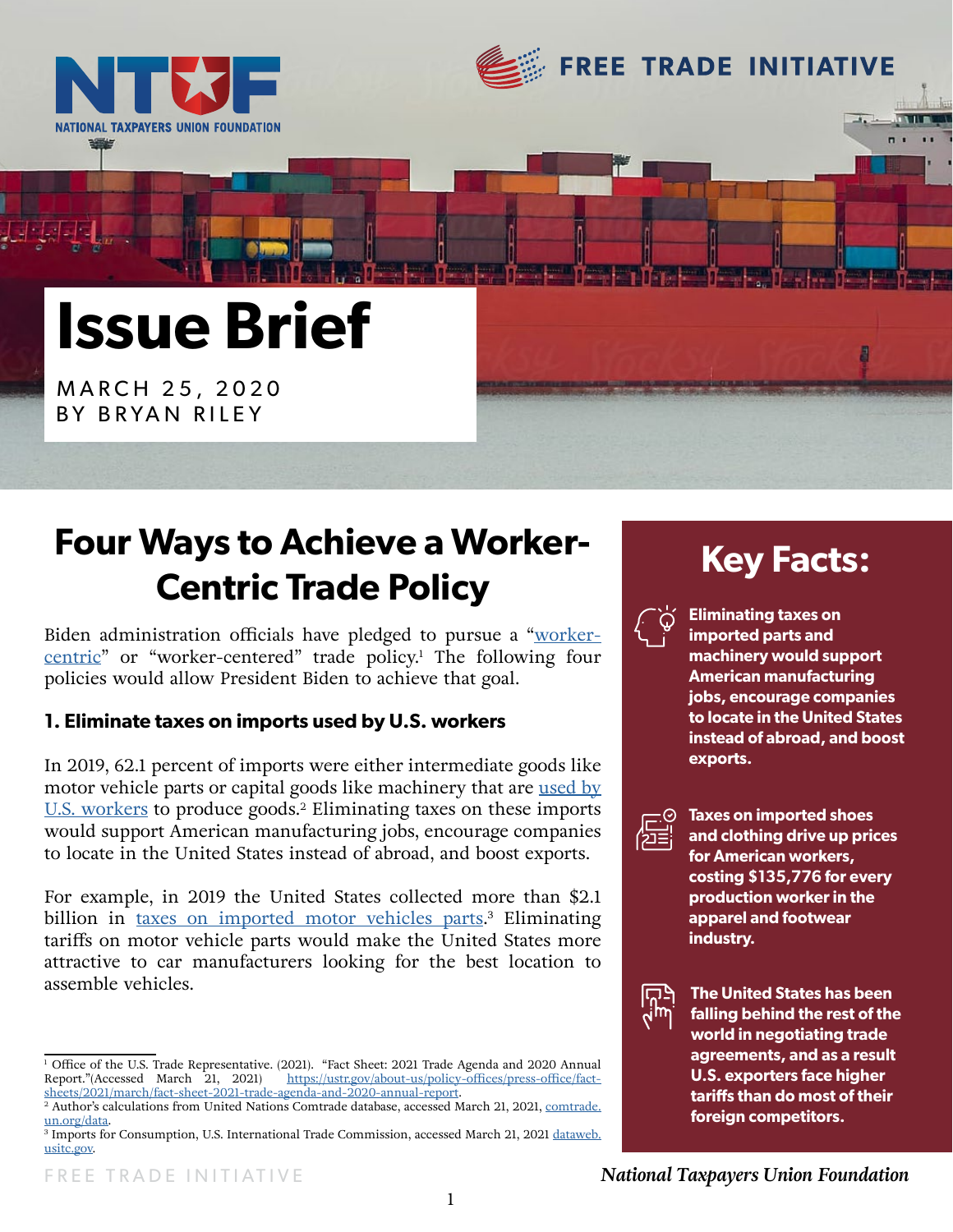

#### **2. Eliminate taxes on imported shoes and clothing worn by U.S. workers**

The Biden administration has pointed out that [every consumer is also a worker](https://ustr.gov/sites/default/files/files/reports/2021/2021%20Trade%20Agenda/Online%20PDF%202021%20Trade%20Policy%20Agenda%20and%202020%20Annual%20Report.pdf): "The President knows that trade policy should respect the dignity of work and value Americans as workers and wage-earners, not only as consumers."<sup>4</sup>

The inverse is also true: every worker is a consumer, and in 2019 American workers paid an average [14](http://dataweb.usitc.gov) [percent tax](http://dataweb.usitc.gov) on imported shoes and clothing.<sup>5</sup>

Shoe and clothing tariffs pit a small number of workers who benefit from tariffs against the vast majority of the American workforce. For every [worker](https://www.bls.gov/data/#employment) in the apparel and footwear manufacturing industry, 1,258 Americans working in other industries pay inflated prices for shoes and clothing as a result of double-digit import taxes.<sup>6</sup>





<sup>&</sup>lt;sup>4</sup> Office of the U.S. Trade Representative. (March 2021.) "2021 Trade Policy Agenda and 2020 Annual Report," (Accessed March 21, 2021.) [https://ustr.gov/](https://ustr.gov/sites/default/files/files/reports/2021/2021%20Trade%20Agenda/Online%20PDF%202021%20Trade%20Policy%20Agenda%20and%202020%20Annual%20Report.pdf) [sites/default/files/files/reports/2021/2021%20Trade%20Agenda/Online%20PDF%202021%20Trade%20Policy%20Agenda%20and%202020%20Annual%20](https://ustr.gov/sites/default/files/files/reports/2021/2021%20Trade%20Agenda/Online%20PDF%202021%20Trade%20Policy%20Agenda%20and%202020%20Annual%20Report.pdf) [Report.pdf.](https://ustr.gov/sites/default/files/files/reports/2021/2021%20Trade%20Agenda/Online%20PDF%202021%20Trade%20Policy%20Agenda%20and%202020%20Annual%20Report.pdf)

 $5U.S.$  International Trade Commission. "Imports for Consumption." Accessed March 21, 2021, [dataweb.usitc.gov](http://dataweb.usitc.gov). 6 Author's calculation from "May 2019 National Industry-Specific Occupational Employment and Wage Estimates," Bureau of Labor Statistics, accessed

March 21, 2021, [https://www.bls.gov/data/#employment.](https://www.bls.gov/data/#employment)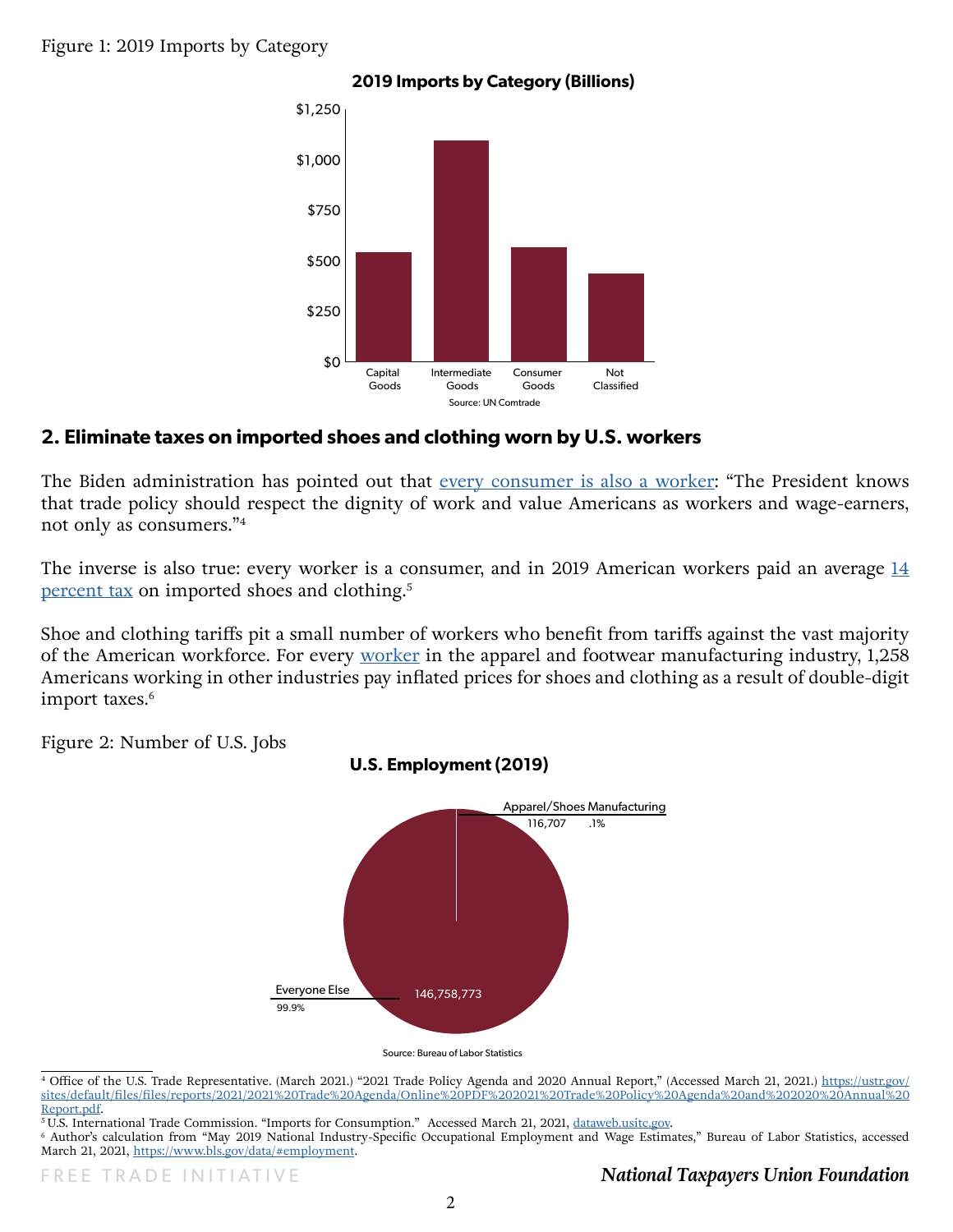Tariffs pit workers against one another even within the shoe and clothing industry. Jobs in shoe and clothing stores outnumber jobs in shoe and clothing factories by nearly 2-to-1.<sup>7</sup> That doesn't even count the millions of Americans who sell clothing and shoes at large department stores and sporting good stores.

Figure 3: U.S. Shoe and Clothing Jobs



**Shoe and Clothing Jobs**

Source: Bureau of Labor Statistics

The federal government collected \$15.8 billion from taxes on imported shoes and clothing in 2019, the equivalent of \$135,776 for every worker in the apparel and footwear industry. On average, apparel and footwear manufacturing workers [earned](https://www.bls.gov/data/#employment) less than \$44,000.<sup>8</sup> Compared to the \$15.8 billion cost of tariffs, it would cost taxpayers less to pay every person in the industry three times their current salary.

Figure 4: Average Annual Wage vs. Tariff Cost Per Shoe and Clothing Manufacturing Worker



#### **Average Wage vs. Tariff Cost (2019)**

Source: Bureau of Labor Statistics and U.S. International Trade Commission

#### FREE TRADE INITIATIVE *National Taxpayers Union Foundation*

<sup>7</sup> Author's calculation from "May 2019 National Industry-Specific Occupational Employment and Wage Estimates," Bureau of Labor Statistics, accessed March 21, 2021, <https://www.bls.gov/data/#employment>.

<sup>8</sup> Author's calculation from "May 2019 National Industry-Specific Occupational Employment and Wage Estimates," Bureau of Labor Statistics, accessed March 21, 2012, <https://www.bls.gov/data/#employment>.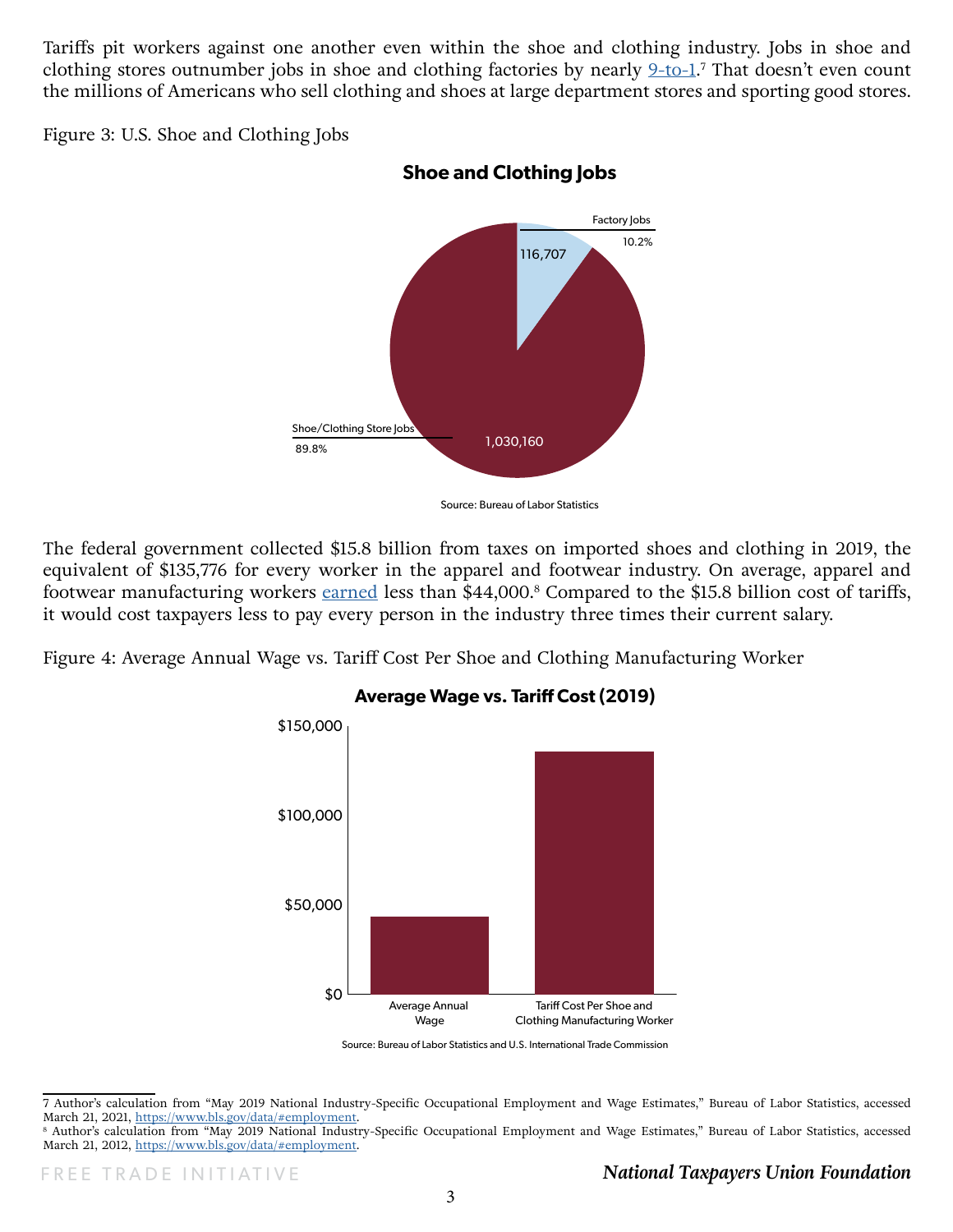The shoe and footwear industry includes more than just manufacturing and retail workers. More than 28,000 American [fashion designers](https://www.bls.gov/data/#employment) earned an average of \$73,790 in 2019 creating new clothing and footwear. Millions more work in the transportation and logistics industries that help deliver such items to consumers.<sup>9</sup> Eliminating tariffs on shoes and clothing would directly boost employment in these sectors. Nationwide, additional jobs would be created indirectly as the dollars American workers save as a result of lower-cost shoes and clothing were spent on other goods and services or invested in the U.S. economy.

#### **3. Negotiate job-creating trade agreements**

The United States has been falling behind the rest of the world in negotiating trade agreements, and as a result U.S. exporters face higher tariffs than do most of their foreign competitors. As of 2016, U.S. exporters faced an average <u>[foreign tariff](https://reports.weforum.org/global-enabling-trade-report-2016/enabling-trade-rankings/#series=TARIFACED)</u> of 4.9 percent, ranking in the bottom ten of 136 countries ranked by the World Economic Forum.<sup>10</sup>

The United States has failed to implement a single new market-opening trade agreement since 2012. Since our last trade agreement took effect, other countries have signed [70 regional trade agreements](http://rtais.wto.org/UI/PublicMaintainRTAHome.aspx), notably including the Comprehensive and Progressive Agreement for Trans-Pacific Partnership (CPTPP).<sup>11</sup> The Trump administration's U.S.-Mexico-Canada Agreement (USMCA) is not included, since the North American Free Trade Agreement (NAFTA) had already eliminated most tariffs between the three countries.

To illustrate why the failure to negotiate new trade agreements has been costly for American workers, consider the automobile industry. Cars exported from the United States to the European Union (EU) face a 10 percent tariff. But because Canada and Mexico have managed to negotiate trade agreements with the EU, cars exported from Canada and Mexico will enter [tariff-free](https://www.international.gc.ca/trade-commerce/trade-agreements-accords-commerciaux/agr-acc/ceta-aecg/business-entreprise/sectors-secteurs/auto.aspx?lang=eng) once those agreements are fully phased in.<sup>12</sup>

Figure 5: EU Automobile Tariffs



#### **EU Tariff on Cars From:**

Source: European Commission and Governments of Canada and Mexico

<sup>9</sup> World Economic Forum. (2016.) "The Global Enabling Trade Report." Retrieved from: https://reports.weforum.org/global-enabling-trade-report-2016/ enabling-trade-rankings/#series=TARIFACED.

Bureau of Labor Statistics. (2019.) "May 2019 National Industry-Specific Occupational Employment and Wage Estimates," (Accessed March 21, 2021.) [https://](https://www.bls.gov/data/#employment) [www.bls.gov/data/#employment.](https://www.bls.gov/data/#employment)

<sup>&</sup>lt;sup>10</sup> World Economic Forum. (2016.) "The Global Enabling Trade Report." Retrieved from: https://reports.weforum.org/global-enabling-trade-report-2016/ enabling-trade-rankings/#series=TARIFACED.

<sup>&</sup>lt;sup>11</sup> World Trade Organization. "Regional Trade Agreements Database". (Accessed March 21, 2021.) [http://rtais.wto.org/UI/PublicMaintainRTAHome.aspx.](http://rtais.wto.org/UI/PublicMaintainRTAHome.aspx) Note: Recent UK trade agreements are not included in this count.

<sup>&</sup>lt;sup>12</sup> Government of Canada. (2021.) "Opportunities and Benefits of CETA for Canada's Automotive Exporters," (Accessed March 21, 2021.) [https://www.](https://www.international.gc.ca/trade-commerce/trade-agreements-accords-commerciaux/agr-acc/ceta-aecg/business-entreprise/sectors-secteurs/auto.aspx?lang=eng) [international.gc.ca/trade-commerce/trade-agreements-accords-commerciaux/agr-acc/ceta-aecg/business-entreprise/sectors-secteurs/auto.aspx?lang=eng](https://www.international.gc.ca/trade-commerce/trade-agreements-accords-commerciaux/agr-acc/ceta-aecg/business-entreprise/sectors-secteurs/auto.aspx?lang=eng); and the Government of Mexico (2021). "The Automobile Sector in Mexico," (Accessed March 21, 2021). [http://www.economia-snci.gob.mx/sic\\_php/pages/](http://www.economia-snci.gob.mx/sic_php/pages/bruselas/pdfs/FS02AUT.pdf) [bruselas/pdfs/FS02AUT.pdf.](http://www.economia-snci.gob.mx/sic_php/pages/bruselas/pdfs/FS02AUT.pdf)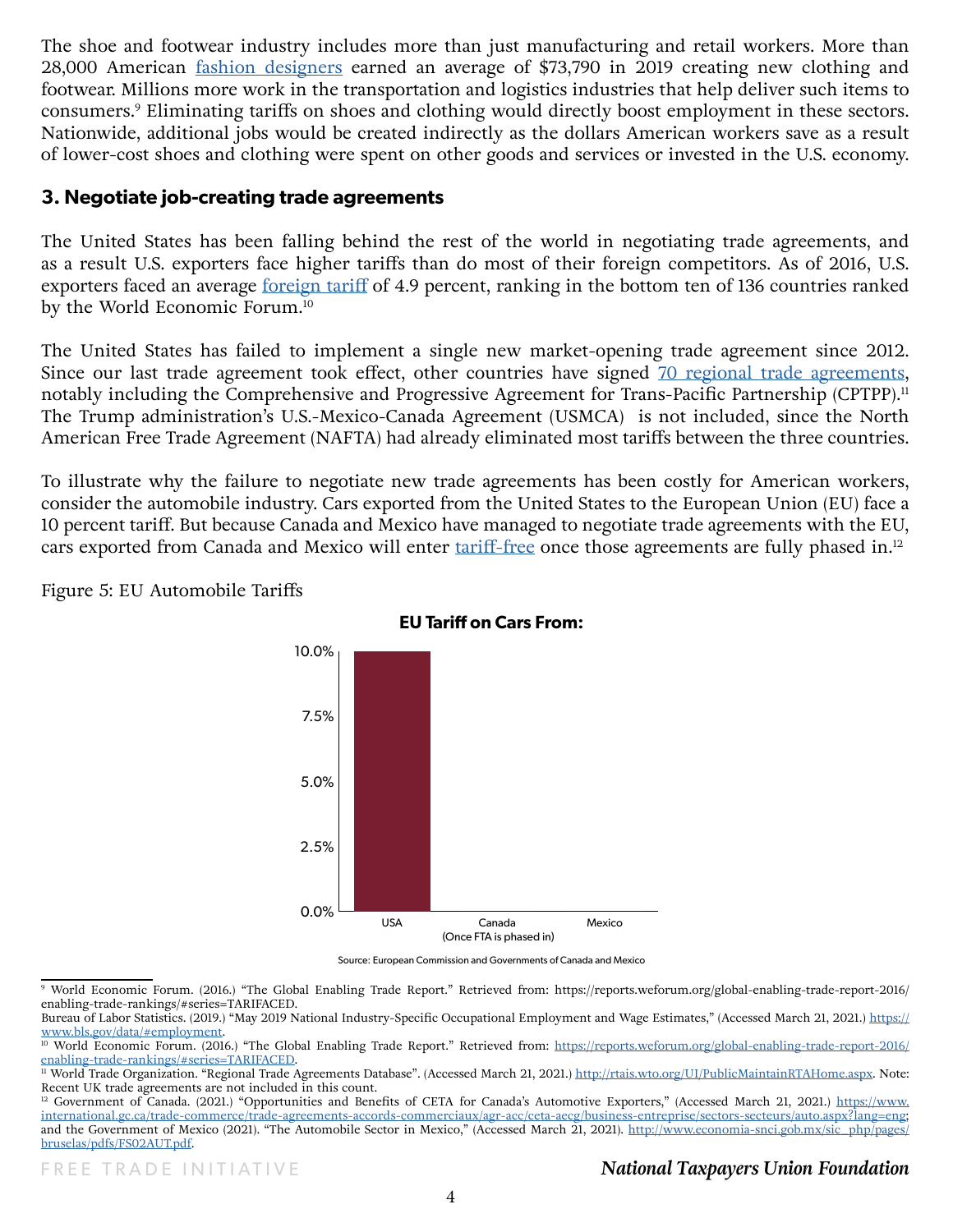This gives Canada and Mexico a big advantage over the United States in attracting investment from carmakers that want to export to the EU. For example, when BMW announced a new factory in Mexico in 2014, the company said, "The large number of international free trade agreements – within the NAFTA area, with the European Union and the MERCOSUR member states, for example – was a decisive factor in [the choice of location](https://www.reuters.com/article/us-usa-biden-yellen-trade/domestic-investment-needed-before-new-trade-deals-u-s-treasury-pick-yellen-idUSKBN29Q2RZ)." When Audi chose to locate a new factory in Mexico instead of Tennessee in 2012, the company's chairman said, "Good infrastructure, competitive cost structures and existing free trade [agreements played a significant role](https://www.ft.com/content/ab3abae8-8987-11e1-85b6-00144feab49a) in the choice of Mexico."<sup>13</sup>

If trade negotiators from Canada and Mexico have been able to negotiate tariff-free access to the EU (or close to it), what's keeping U.S. negotiators from doing the same thing? Unfortunately, the Biden administration has suggested it will put trade negotiations on the back burner. According to Treasury Secretary Janet Yellen, "President Biden has been clear that he [will not sign any new free trade agreements](https://www.reuters.com/article/us-usa-biden-yellen-trade/domestic-investment-needed-before-new-trade-deals-u-s-treasury-pick-yellen-idUSKBN29Q2RZ) before the U.S. makes major investments in American workers and our infrastructure. Our economic recovery at home must be our top priority."<sup>14</sup>

This is the wrong approach. Negotiating good trade agreements and making economic recovery the top priority is not an either-or proposition. Pursuit of good trade agreements would create good new jobs for American workers and boost the U.S. economy.

### **4. Follow a trade policy designed to benefit more than just unionized workers**

According to the Biden administration, "President Biden's trade agenda will support [all workers.](https://ustr.gov/about-us/policy-offices/press-office/fact-sheets/2021/march/fact-sheet-2021-trade-agenda-and-2020-annual-report)"<sup>15</sup>

That is much better than pursuing a trade agenda that focuses on the 5.5 percent of the private-sector workforce who belong to labor unions without regard to the other <u>[94.5 percen](https://www.bls.gov/cps/)t</u>.<sup>16</sup>



Figure 6: Union Membership (Millions)

Source: Bureau of Labor Statistics

<sup>&</sup>lt;sup>13</sup> Thomson, Adam, and Reed, John. "Audi to open Mexico production plant." *Financial Times*, April 8, 2012. [https://www.ft.com/content/ab3abae8-8987-11e1-](ttps://www.ft.com/content/ab3abae8-8987-11e1-85b6-00144feab49a) [85b6-00144feab49a.](ttps://www.ft.com/content/ab3abae8-8987-11e1-85b6-00144feab49a)

<sup>14</sup> Shalal, Andrea, and Lawder, David. "Domestic investment needed before new trade deals: U.S. Treasury pick Yellen." *Reuters*, January 21, 2021. [https://www.](https://www.reuters.com/article/us-usa-biden-yellen-trade/domestic-investment-needed-before-new-trade-deals-u-s-treasury-pick-yellen-idUSKBN29Q2RZ) [reuters.com/article/us-usa-biden-yellen-trade/domestic-investment-needed-before-new-trade-deals-u-s-treasury-pick-yellen-idUSKBN29Q2RZ.](https://www.reuters.com/article/us-usa-biden-yellen-trade/domestic-investment-needed-before-new-trade-deals-u-s-treasury-pick-yellen-idUSKBN29Q2RZ)

<sup>&</sup>lt;sup>15</sup> Office of the U.S. Trade Representative. (2021.) "Fact Sheet: 2021 Trade Agenda and 2020 Annual Report," Accessed March 21, 2021. [https://ustr.gov/about](https://ustr.gov/about-us/policy-offices/press-office/fact-sheets/2021/march/fact-sheet-2021-trade-agenda-and-2020-annual-report)[us/policy-offices/press-office/fact-sheets/2021/march/fact-sheet-2021-trade-agenda-and-2020-annual-report](https://ustr.gov/about-us/policy-offices/press-office/fact-sheets/2021/march/fact-sheet-2021-trade-agenda-and-2020-annual-report).

<sup>&</sup>lt;sup>16</sup> Author's calculation based on "Union affiliation of employed wage and salary workers by occupation and industry," Bureau of Labor Statistics, accessed March 21, 2021, [https://www.bls.gov/news.release/union2.t03.htm,](https://www.bls.gov/news.release/union2.t03.htm) and "Labor Force Statistics from the Current Population Survey," Bureau of Labor Statistics, accessed March 21, 2021,<https://www.bls.gov/webapps/legacy/cpsatab9.htm. Private-sector workforce includes self-employed Americans>.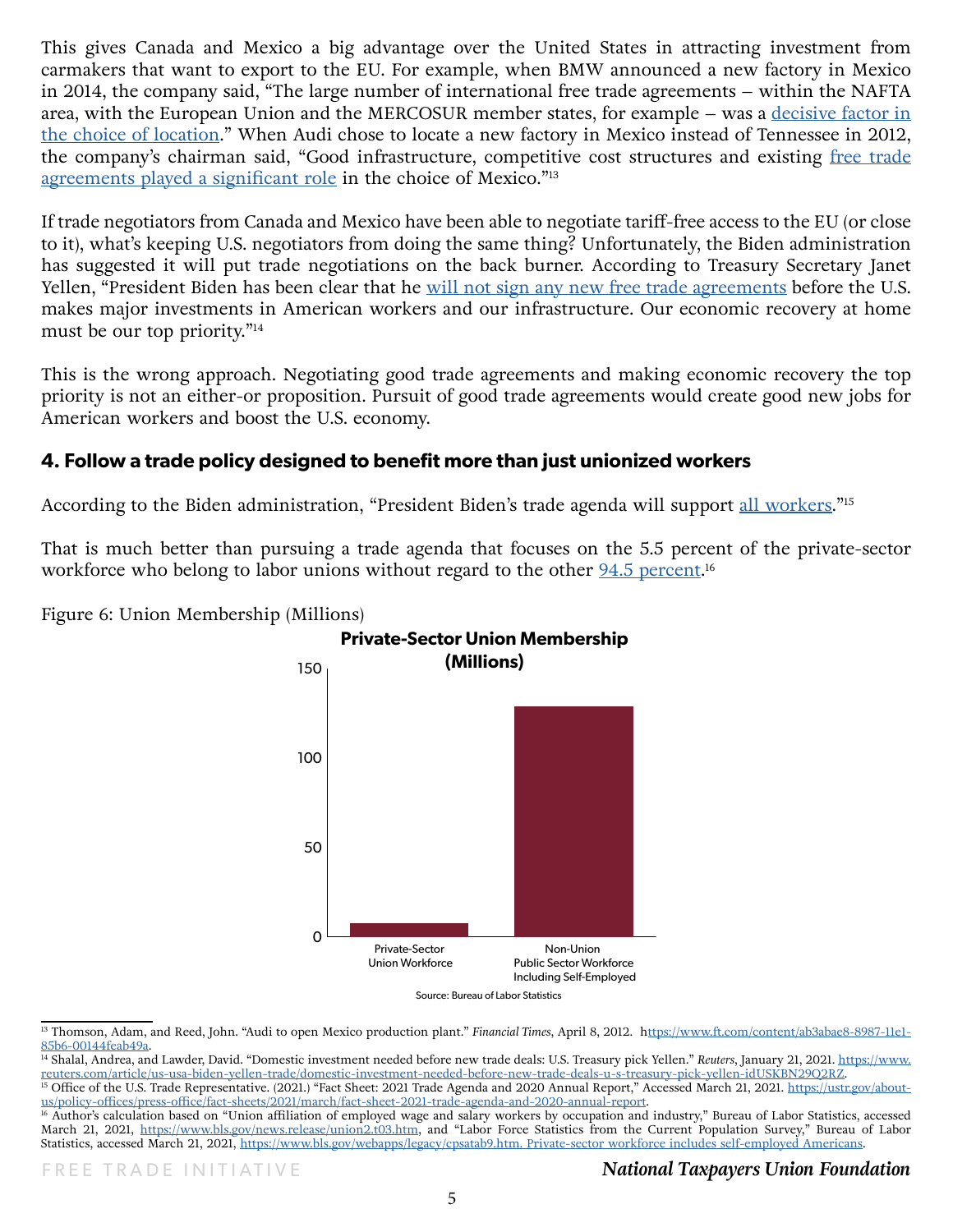The goal of trade agreements should be to benefit workers by reducing barriers to international trade and investment, as opposed to imposing new multinational labor regulations or minimum wage provisions. However, if labor provisions are to be included in future trade agreements, the Biden administration should consider guaranteeing every worker's right to work without joining a labor union. Manufacturing workers in particular could benefit from this labor policy. In recent years, manufacturing employment in states with right-to-work laws has increased [more than twice as much](https://www.bea.gov/data/employment/employment-by-state) as in states that do not have such laws.<sup>17</sup>



#### Figure 7: Manufacturing Employment Change, 2010-2019

The White House has said that our trade and international economic policies must serve [all Americans.](https://www.whitehouse.gov/wp-content/uploads/2021/03/NSC-1v2.pdf)<sup>18</sup> If the Biden administration is serious about that, a good start would be for it to listen to Americans, who believe [trade is more of an opportunity than a threat](https://news.gallup.com/poll/286730/americans-vanishing-fear-foreign-trade.aspx) by a 4.4-to-1 margin.<sup>19</sup>

Figure 8: What Foreign Trade Means to the United States



<sup>&</sup>lt;sup>17</sup> Author's calculation from "Employment by State," Bureau of Economic Analysis, accessed March 21, 2021, [https://www.bea.gov/data/employment/](https://www.bea.gov/data/employment/employment-by-state) [employment-by-state.](https://www.bea.gov/data/employment/employment-by-state)<br><sup>18</sup> The White House. (2021). "Interim National Security Strategic Guidance," (Accessed March 21, 2021.) [https://www.whitehouse.gov/wp-content/](https://www.whitehouse.gov/wp-content/uploads/2021/03/NSC-1v2.pdf)

#### FREE TRADE INITIATIVE *National Taxpayers Union Foundation*

Source: Bureau of Labor Statistics

[uploads/2021/03/NSC-1v2.pdf](https://www.whitehouse.gov/wp-content/uploads/2021/03/NSC-1v2.pdf)

<sup>&</sup>lt;sup>19</sup> Saad, Lydia. "Americans<sup>i</sup> Vanishing Fear of Foreign Trade." *Gallup*, February 26, 2020. [https://news.gallup.com/poll/286730/americans-vanishing-fear](https://news.gallup.com/poll/286730/americans-vanishing-fear-foreign-trade.aspx)[foreign-trade.aspx.](https://news.gallup.com/poll/286730/americans-vanishing-fear-foreign-trade.aspx)